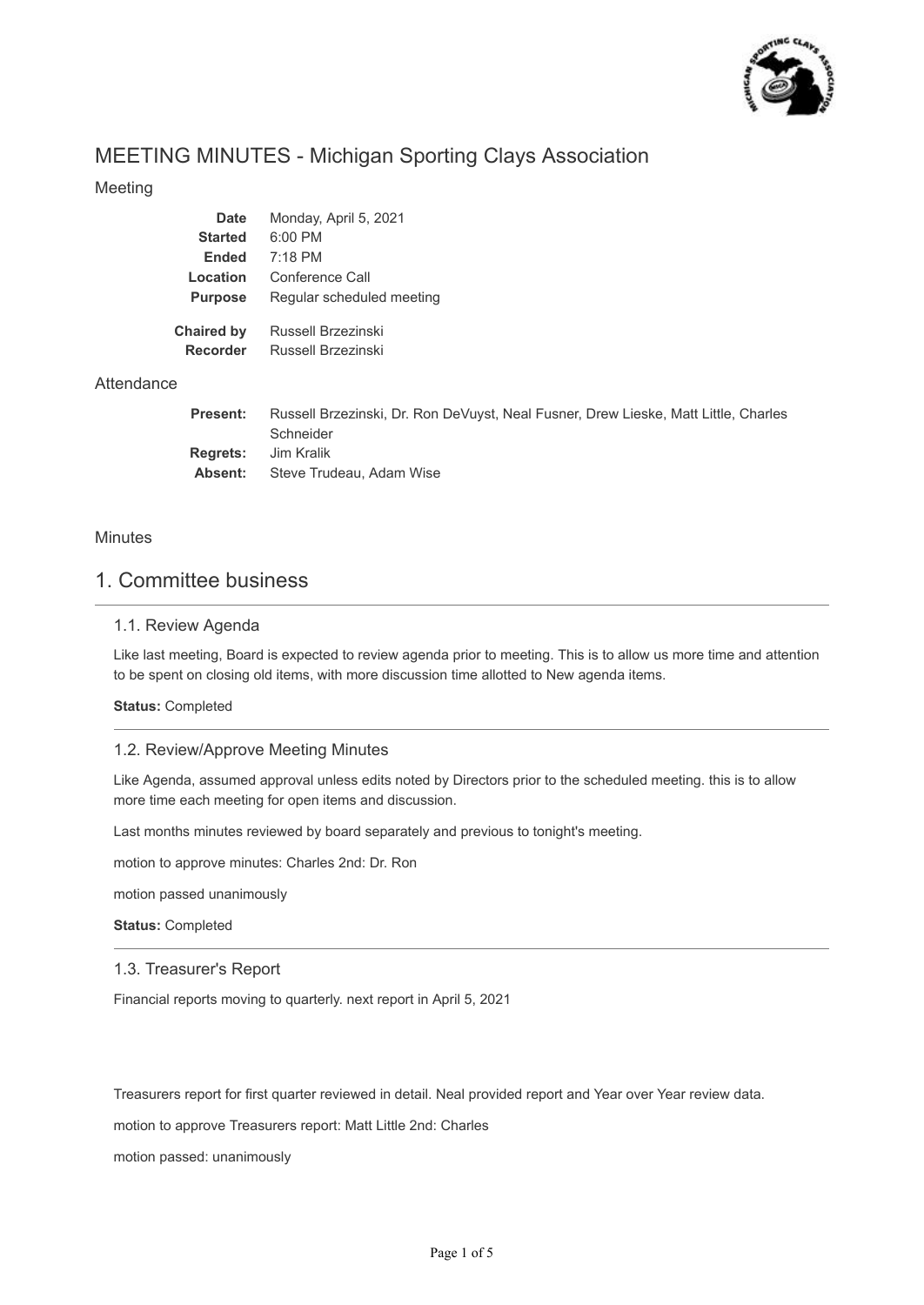

### 1.4. Secretary's Report

calendar updated on miclays.com. Jim not available for Facebook report.

#### **Status:** Completed

1.4.1. Member Outreach - Facebook

**Status:** Completed

1.4.2. Member Outreach - Miclays.com

**Status:** Completed

# 2. OLD BUSINESS

## 2.1. State Shoot/GLC Host Club Participation & Process for Determining State Shoot Venue

Discussed at 4/22/20 Meeting: We need to understand better why there isn't greater participation from clubs to host tournaments to provide our membership with more options. Further exploration is required, may need to survey clubs. Steve recommended MSCA allow for electronic voting for the membership to decide upon the host club for the State Shoot. Kathy made the same recommendation last year. It was not supported. Again, this would require a By-laws change. Concerns raised the 2/3 of the MSCA membership does not participate in the tournament. Needs further discussion. May survey the membership.

Discussed at the 6/1/20 meeting: KML can create survey re: preference for selecting shoot. Drew would like the survey to include who is allowed to vote. Jim will write something up for us to react to regarding the subject. We may not elect to poll the membership. Exploring options; needs further discussion.

### Jim's 6/3/20 email to the Board:

"On the discussion of change to the selection of the State Shoot, when/if we decide to poll the membership, I would like to pose the following to the Facebook page community:

(draft) Discussion has been initiated between member shooters and the MSCA Board on the way the host venue for the State Shoot is selected. Currently, in accordance with the MSCA By-Laws Article X, the host club selection is made by the MSCA general membership by vote. Each MSCA shooter in good standing and in attendance at the current year's State Shoot selects between the presented bids. No proxy votes are allowed. An announcement is then made, usually at the State Shoot dinner.

The MSCA Board would appreciate any thoughts and suggestions from the membership on whether to continue the current State Shoot selection procedure or pursue adjustments, keeping in mind that any changes would necessitate a change also to the current By-Laws. Please respond via email or Messenger (NOT COMMENTS TO THE FACEBOOK PAGE) and include your NSCA membership number. Thank you, The MSCA Board (end draft)"

7/6/20: Deferred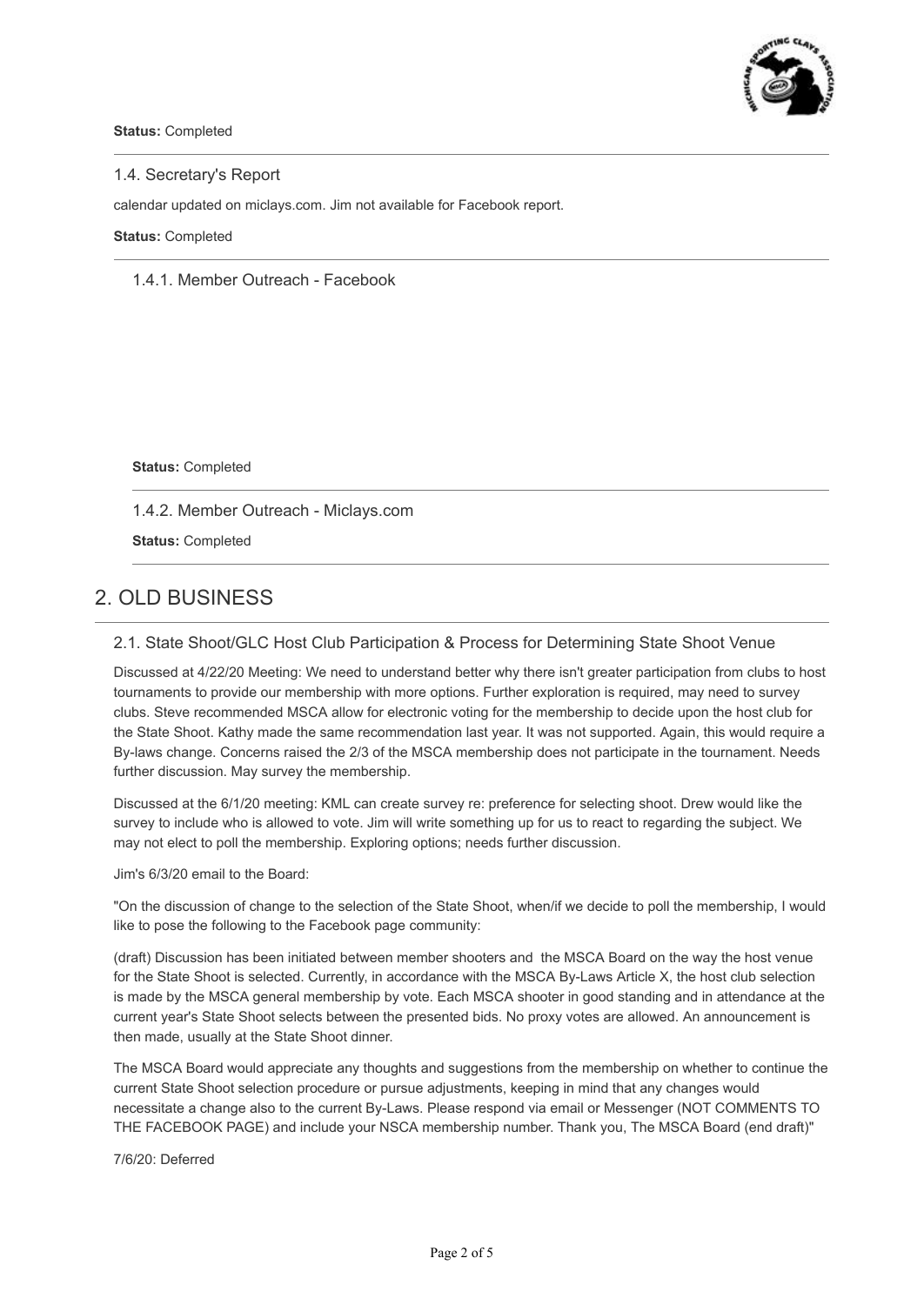

8/3/20: Combined this topic with 2.5: MSCA Membership Survey re: Voting on State Shoot moving forward.

Russell asked about thoughts or ideas people might have on how this could be different. There are 4 clubs that are eligible to host the State Shoot. How do we help other clubs prepare for meeting the criteria and hosting the GLC? We only receive 2 bids for the 2021 State Shoot. There was much discussion about how to promote our shoots and encourage participation, from raffles of firearms, to the "Shoot the State" campaign. It was decided that this year we will move forward with MSCA members who participate in the 2020 State Shoot voting for the 2021 State Shoot, as indicated in the Bylaws. Suggestions made regarding moving toward a rotation of qualifying clubs for the State Shoot with signed contracts (in lieu of bids) to meet expectations from the host club. If a club cannot host their year, they could pass and the venue would move to the next club in the rotation. This needs further discussion and an eventual likely vote of the MSCA membership. Any changes would require a change in the Bylaws.

9/14/20: Will hold a special meeting to address this agenda item.

10/2/20: Will wait until more Board members present.

~~~~~~~~~~

12/7/20 discussion around the protocol for cancellation of events.

after some discussion , it was noted it should be made clearer in the by-laws and a procedure established within the BOD to ensure that the board is aware of the cancellation and that Facebook, website and general members are notified of an upcoming shoot cancellation.

Looking to finalize at the next meeting when full representation of the board is present

~~~~~~~~~~~~~~

4/5/21 Looking to finalize the voting and execution options if we intend to deviat

Board unanimously voted to move to an electronic voting method for the State shoot selection process. Move is made to gain more voter participation than manual/in person voting historically used and as a convenience to our membership as well as ease of execution for the MSCA Board.

qualified members participating in this years state shoot would receive an email with details on how to vote for one of the venues that had previously submitted hosting bids. Results will be relayed to the membership with an email distribution and posted on both Facebook and miclays.com

motion made: Drew 2nd: Nealmotion passed: unanimously

**Status:** Completed

#### 2.2. MSCA Board Liability Insurance

12/7 - Board agrees that we should explore and secure three quotes to review \$1Million liability protection.

Charles Schneider to have lead and will report findings February mtg: 2/1/21

 $\sim$  $\sim$  $\sim$  $\sim$  $\sim$ 

Charles presented three options to the board for review.

coverage costs ranged from \$1020 to \$1435

issue of discussion was potential need for shooter waivers and how to execute.

discussion by board. Result: Charles to work with underwriter (dave walker) to review necessity of waiver and how to execute coverage for Board directors and officers.

update at March meeting 3.1.21

update required: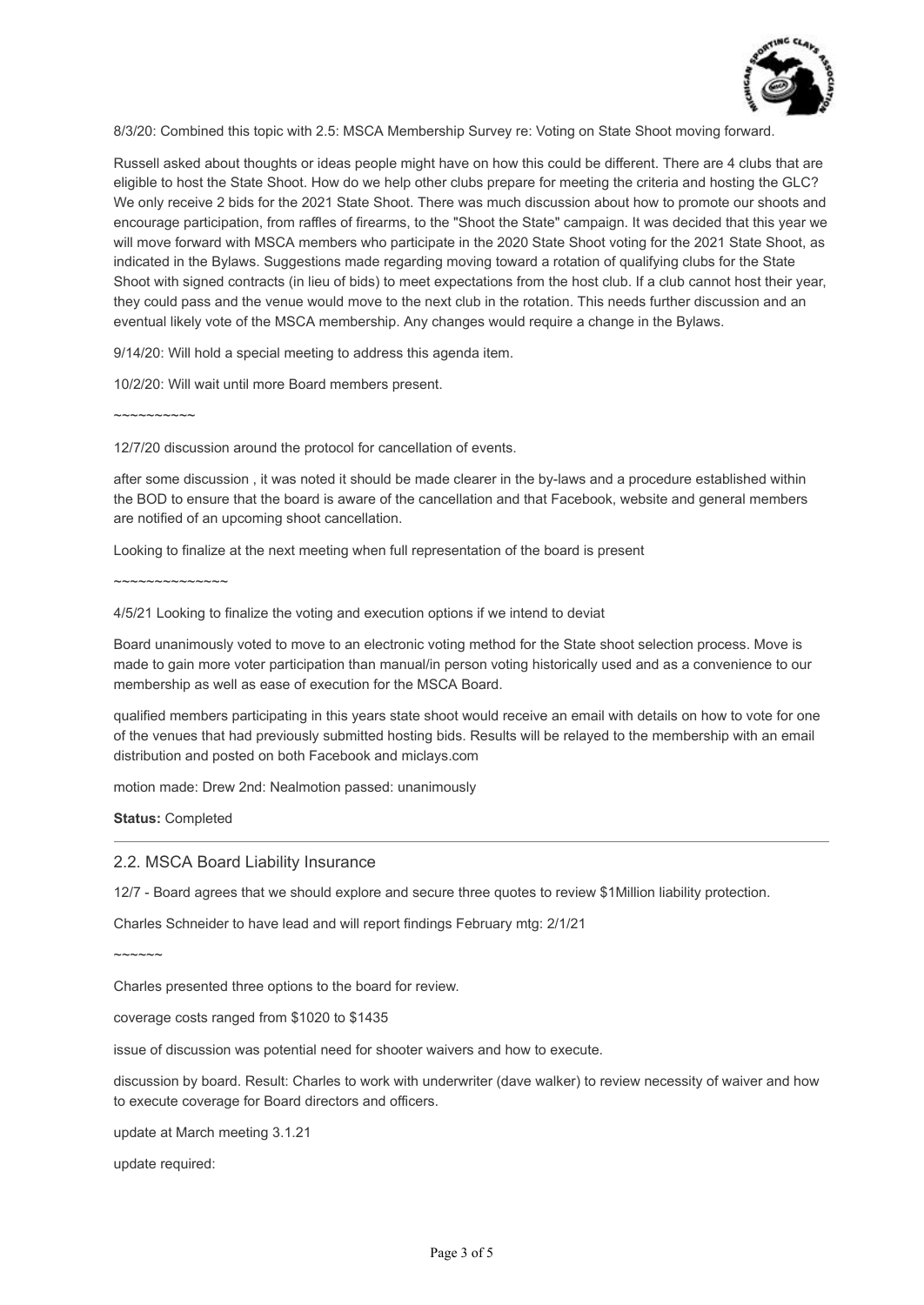

#### 4/5/21

Confirmation from Treasurer that invoice received and premium paid to NCI for \$1020 . this to be an annual premium and budgeted for.

follow up to last months mtg: need premium invoice and then Neal will process the payment for MSCA. Amount will require two officers to sign off (Neal & Russell)

## **Resolution #:**

**Moved:** Charles Schneider **seconded:**

**Status:** Carried

**Vote:**

## 3. NEW BUSINESS

## 3.1. State Shoot Bid Proposals

Discussion for 2022 State Shoot Venue and Bid Proposals

State bid proposals went out both electronically and through regular mail service. Matt little sent via regular mail and Drew assisted in distribution via email.

deadline for submission set at 6/1/21 to allow Board enough time to review and finalize presentation to MSCA members at the state shoot later in June.

**Status:** Completed

.

## 3.2. MSCA Sub-Gauge Promotion at future shoots

added per Matt Little request. with recent changes from NSCA, much harder for sub-gauge shooter to punch up/out

~~~~~~~~~~~~~~~~~~~~~~~~~~~~~~~~~

4/5 Update on action items from Matt and Neal on their discussions with host clubs DGC and Grand Blanc

Discussion around sub-gauge participation and event planning at registered shoots.

discussion amongst board.

Motion to lend MSCA support for 2 identified potential sub gauge events at Grand Blanc Huntsmen on Aug 13 and Sept 10th.

2nd: Charles

motion passed unanimously

**Due date:**

**Status:** Completed

3.3. All State Shooter Recognition - Awards

NSCA 2020 Michigan All State Recognition

**Due date:**